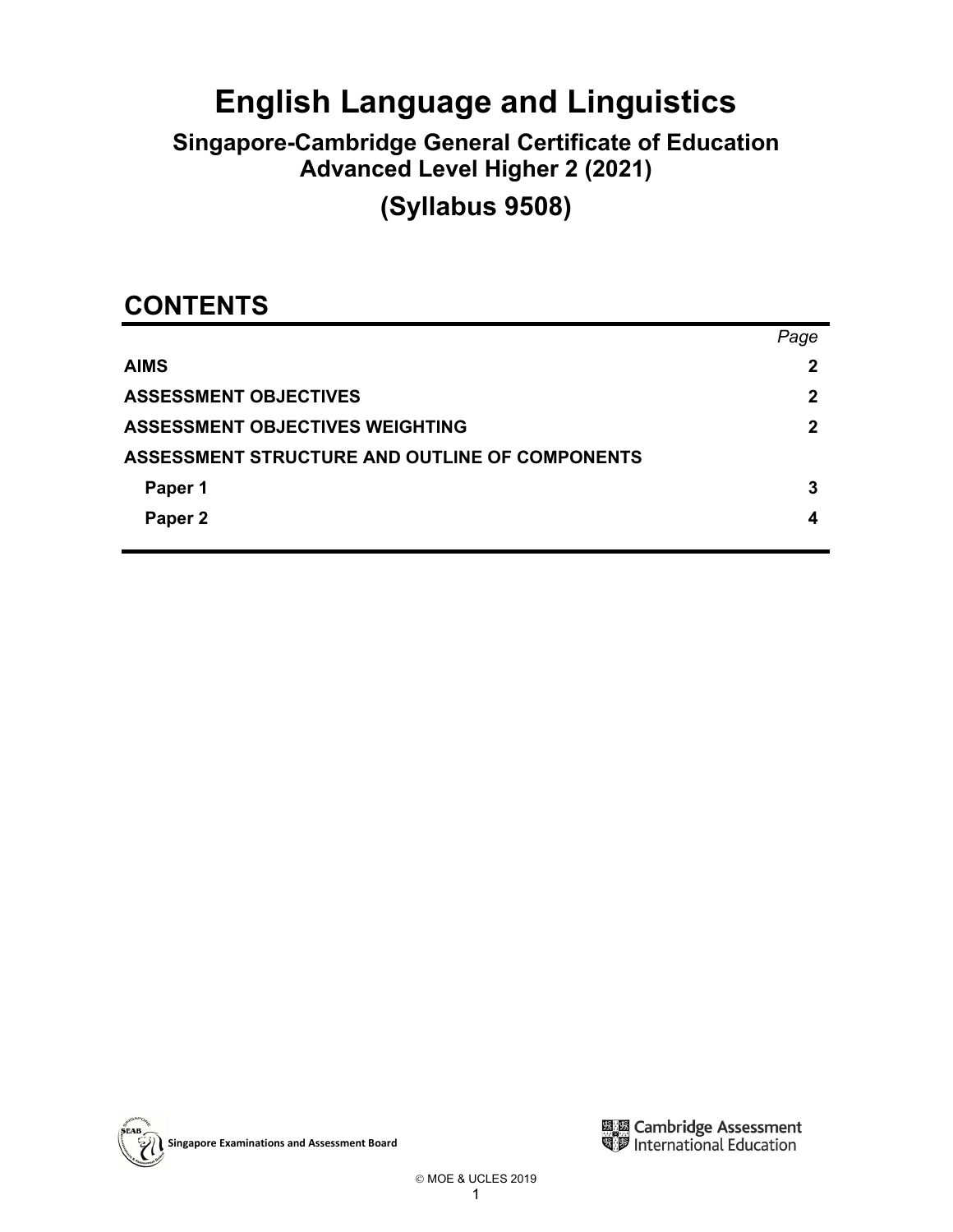### **AIMS**

To encourage students to deepen their interest in and enjoyment of the use of English as they:

- 1. develop and apply their understanding of the concepts and methods appropriate for the analysis and study of the English language
- 2. develop an understanding of language issues and debates, and respond critically to these issues
- 3. develop their skills as interpreters and producers of meaning.

## **ASSESSMENT OBJECTIVES**

Candidates will be assessed on their ability to:

- **AO1:** demonstrate understanding of linguistic concepts, methods and approaches, and apply this understanding to the construction and analysis of meanings in different modes of communication (spoken, written and multimodal)
- **AO2:** analyse and evaluate the influence of contextual and cultural factors in the production and reception of the English language, taking into account relevant drivers of language change
- **AO3:** demonstrate expertise in the use of English, including command of appropriate terminology informed by linguistic study.

### **ASSESSMENT OBJECTIVES WEIGHTING**

|                                          |                  | A01 | AO <sub>2</sub> | AO <sub>3</sub> |
|------------------------------------------|------------------|-----|-----------------|-----------------|
| Paper 1                                  | Section A        | 15% | 5%              | 5%              |
|                                          | Section B        | 10% | 5%              | 10%             |
| Paper 2                                  | Sections A and B | 20% | 25%             | 5%              |
| Weighting within the H2 Syllabus overall |                  | 45% | 35%             | 20%             |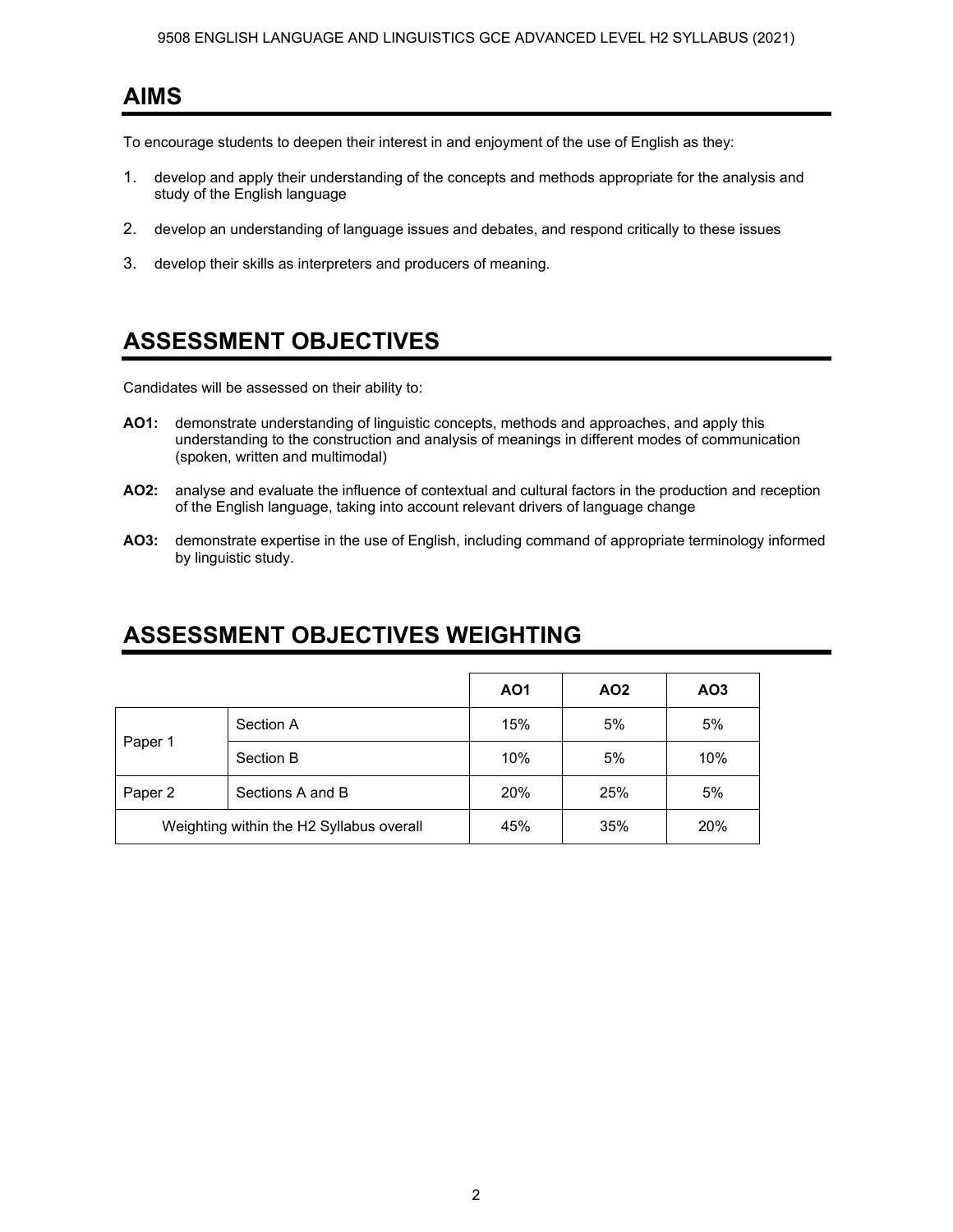### **ASSESSMENT STRUCTURE AND OUTLINE OF COMPONENTS**

All candidates sit two written components: Paper 1 and Paper 2.

The papers are equally weighted in the assessment overall.

The duration of each paper is 3 hours.

#### **PAPER 1**

Title of Paper: Analysing Language Use

**Assessment Method: Written component** 

Overall weighting: 50%

Duration: 3 hours

Assessment Objectives targeted: AO1, AO2, AO3

Structure:

The paper is divided into two sections.

The sections are equally weighted.

Questions are text/data based, with the material printed in the question paper.

The material will feature different text types. Written/spoken and multimodal material will be represented in the paper, but is not assigned to a particular section. (**Note**: Candidates are not required to analyse or evaluate non-linguistic features in multimodal texts.)

Material will be drawn from areas such as the following: transcriptions of everyday conversations, speeches and radio interviews; song lyrics; podcasts; tabloid and broadsheet journalism; advertisements; magazines; leaflets; blogs; diaries; letters; emails; text messages; biographies and other nonfiction books; writing for children; press releases and publicity materials; reviews; films; cartoons; computer games; websites.

Texts might incorporate nonstandard usage (idiolect, dialect and sociolect).

Transcriptions of speech might include young and adult speech, occupational speech, and speech from different social groups. Scripted speech (i.e. dialogue from drama or similar literary-type texts) will not be used.

#### **Section A: Analysis**

One compulsory task based on two linked texts printed on the question paper.

The task will require systematic analysis of the various linguistic constituents of both texts, and consideration of relevant contextual factors.

Relevant approaches include lexical and grammatical (word, sentence and whole text levels) and syntactic (the way syntax collocates and binds sentences together to produce stylistic elements). A systematic application of grammatical terminology will be expected. This should include the understanding of lexical and grammatical word classes: types of nouns, adjectives, adverbs, verb classes to include modals, pronoun classes, conjunctions, determiners and basic morphemes.

Candidates will need to be familiar with transcription conventions, basic phonetic notations and the understanding that spoken discourse has entirely different patterns of grammatical cohesion to written language.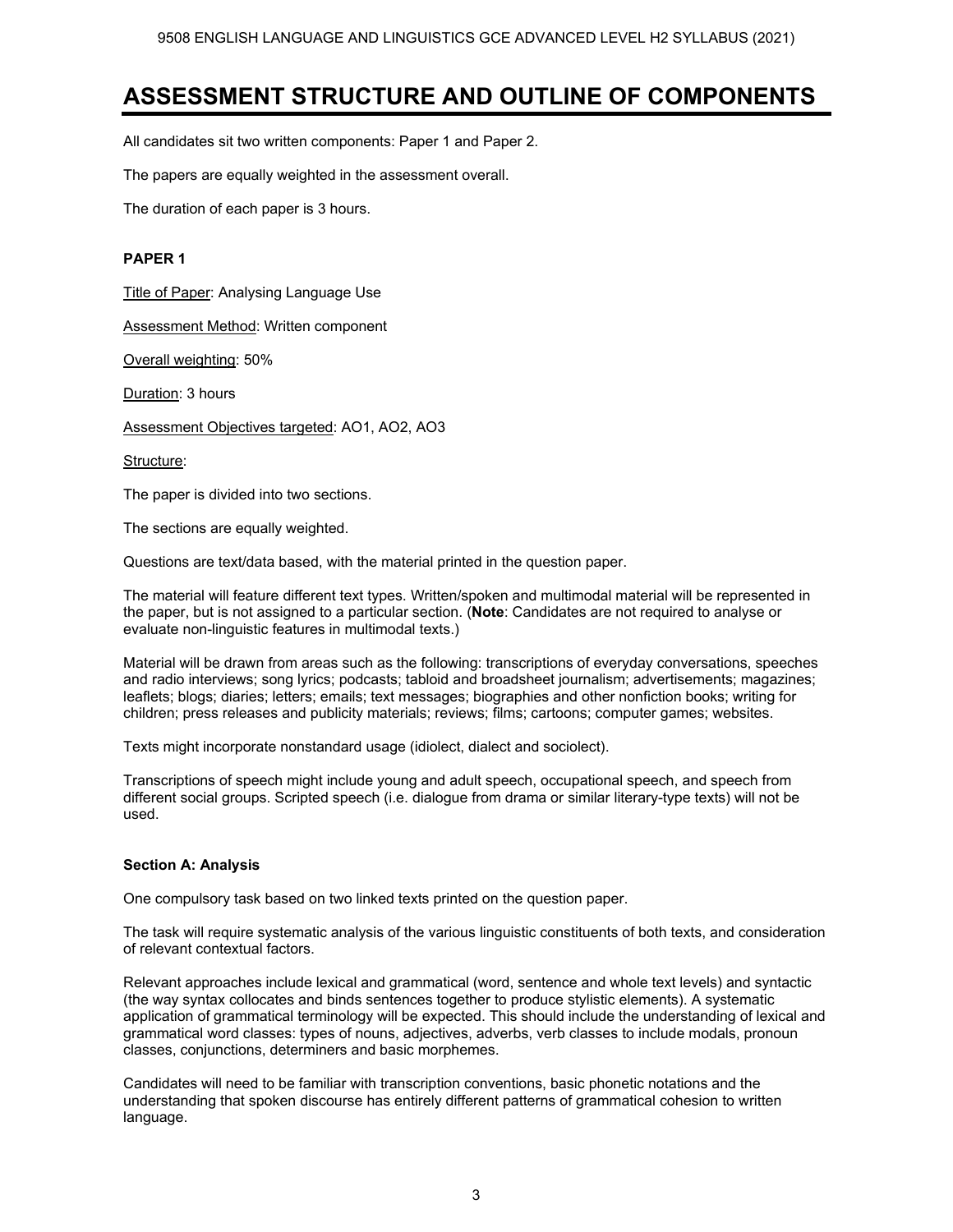#### **Section B: Adaptive writing and commentary**

One compulsory task, based on material printed on the question paper. (The material will be different to that used in Section A.)

The task will be structured in two parts, requiring candidates to:

**(a)** adapt given material for another written medium using apposite and coherent written expression

An audience, purpose and format for the adaptation will be specified.

The required format will be from the following: an information brochure/pamphlet, an article for a magazine/newsletter, publicity in the form of email/blog/advertisement, press release.

Appropriateness in both register and levels of formality will be expected.

A suggested word-length range will be supplied.

Issues to do with layout/graphical/typographical/graphological features will not constitute part of the assessment.

**(b)** write an evaluation of their adaptation, discussing and exploring the range of linguistic constituents upon which they have drawn (e.g. grammar, lexis, morphology, phonology, syntax where appropriate).

#### **PAPER 2**

**Title of Paper: Investigating Language Use in Society** 

Assessment Method: Written component

Overall weighting: 50%

Duration: 3 hours

Assessment Objectives targeted: AO1, AO2, AO3

Structure:

The paper is divided into Section A and Section B.

Candidates must answer three questions in total; at least one question from each section.

In both Section A and Section B, candidates should be able to offer detailed appraisal of stylistic features in the English language and to show evidence of appreciation of wider geographical/historical/social perspectives (as appropriate) in their answers. Answers will need to balance the use of a wide range of linguistic terminology with a concise appraisal of the importance of context and mode of production where relevant.

All questions carry equal marks.

#### **Section A: Language Variation and Change**

There will be two tasks in this section, of which candidates must attempt at least one.

Each task will be linked to material printed on the question paper. (The material may contain graphical/ statistical/tabulated data, as well as conventional prose.) Each task will require response to an essay question in the area of English language variation and change.

Candidates will be required to include examples and/or ideas from the material and to make reference to features of lexis, grammar, syntax, and discourse as appropriate.